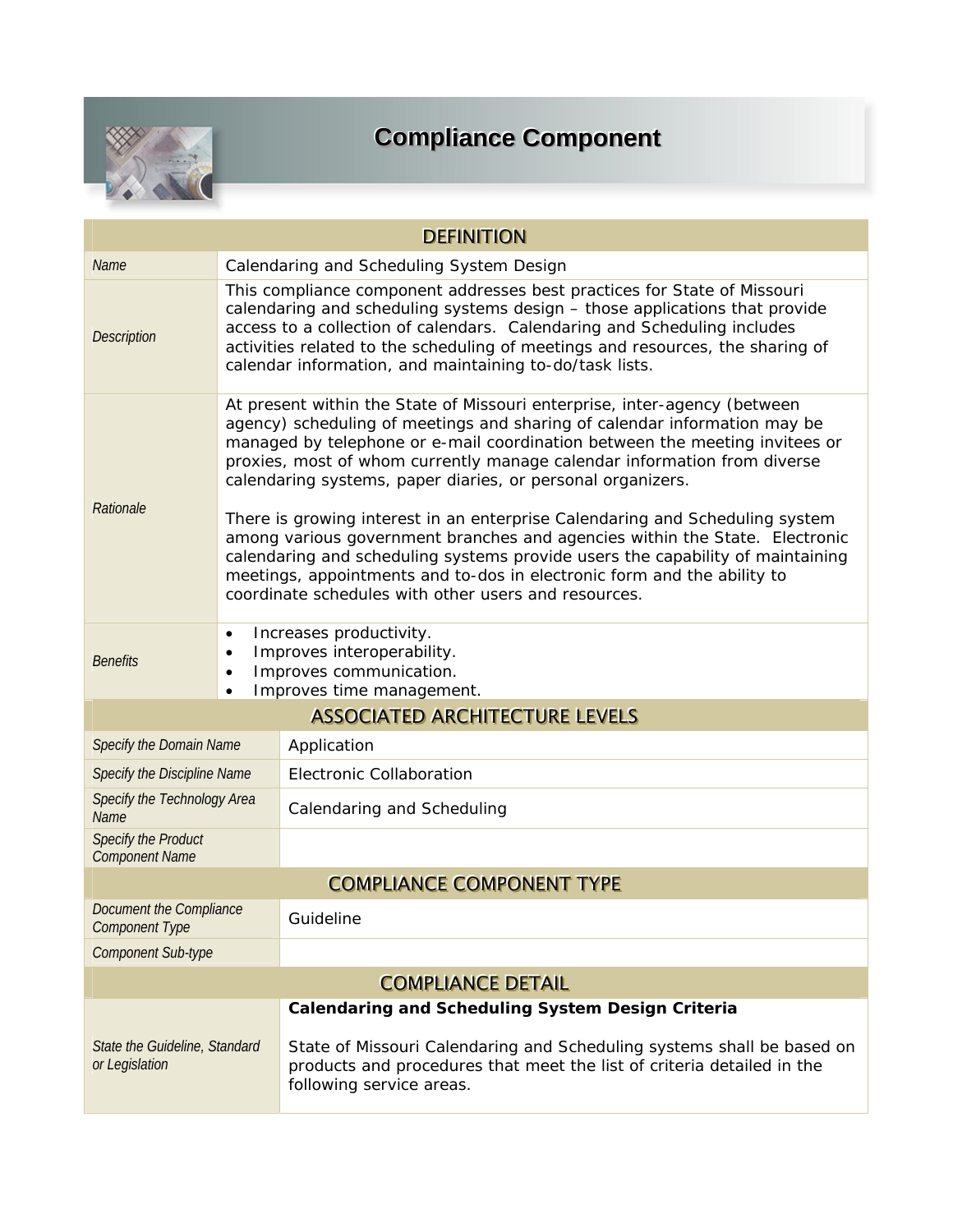|      |        | 1. <b>Functional Requirements</b>                      |
|------|--------|--------------------------------------------------------|
| 1.1. |        | Creating a meeting event in a personal calendar        |
|      | 1.1.1. | Must provide the ability to schedule a meeting, event  |
|      |        |                                                        |
|      |        | or appointment with other calendar users.              |
|      | 1.1.2. | Must provide a mechanism to include details            |
|      |        | accompanying the meeting.                              |
|      | 1.1.3. | Must provide option to set alerts/alarms/reminders     |
|      |        | (i.e., audio or visual notification).                  |
|      | 1.1.4. | Must support delegation - ability for another user     |
|      |        |                                                        |
|      |        | (designated) to update your calendar.                  |
|      | 1.1.5. | Must be able to schedule meetings at least six years   |
|      |        | in advance.                                            |
|      | 1.1.6. | Should allow for setting the priority of the meeting.  |
|      | 1.1.7. | Should support the attachment of files to the          |
|      |        | invitation.                                            |
|      | 1.1.8. | Should provide ability to forward alerts, alarms, or   |
|      |        | reminders to another device (e.g., PDA, Pager, Cell    |
|      |        |                                                        |
|      |        | phone).                                                |
|      |        |                                                        |
| 1.2. |        | Recurring meetings                                     |
|      | 1.2.1. | Must be able to schedule recurring meetings.           |
|      | 1.2.2. | Must provide methods to define how meetings recur:     |
|      |        | daily, weekly, monthly, annually and by date-range.    |
|      | 1.2.3. | Must be able to cancel or modify individual            |
|      |        | occurrences of a recurring meeting without the         |
|      |        | change being applied globally to all instances.        |
|      |        |                                                        |
|      | 1.2.4. | Must be able to cancel or modify future occurrences    |
|      |        | of a recurring meeting without the change being        |
|      |        | applied globally to historic instances.                |
|      | 1.2.5. | Must be able to cancel or modify all occurrences of a  |
|      |        | recurring meeting at once.                             |
|      |        |                                                        |
| 1.3. |        | Resource scheduling                                    |
|      | 1.3.1. | Must have the ability to schedule resources (e.g.,     |
|      |        | rooms and equipment).                                  |
|      | 1.3.2. | Should be able to see when a resource is available     |
|      |        |                                                        |
|      |        | (free time vs. not available).                         |
|      | 1.3.3. | Should have the ability to associate scheduled         |
|      |        | resources to a meeting.                                |
|      | 1.3.4. | Should be able to set attributes of a resource (e.g.,  |
|      |        | room capacity, time of day, resource owner, who is     |
|      |        | authorized, or special features).                      |
|      | 1.3.5. | Should be able to select a resource based on specified |
|      |        | attributes (e.g., room size or location).              |
|      | 1.3.6. | Should warn or block resource scheduling based on      |
|      |        |                                                        |
|      |        | attributes of resource (e.g., $#$ of network           |
|      |        | connections).                                          |
|      |        |                                                        |
| 1.4. |        | Event labeling and views                               |
|      | 1.4.1. | Must support multiple viewing options based on time    |
|      |        | increments (hour, day, week, month, etc.).             |
|      | 1.4.2. | Must support ability to define a "day" or a "week".    |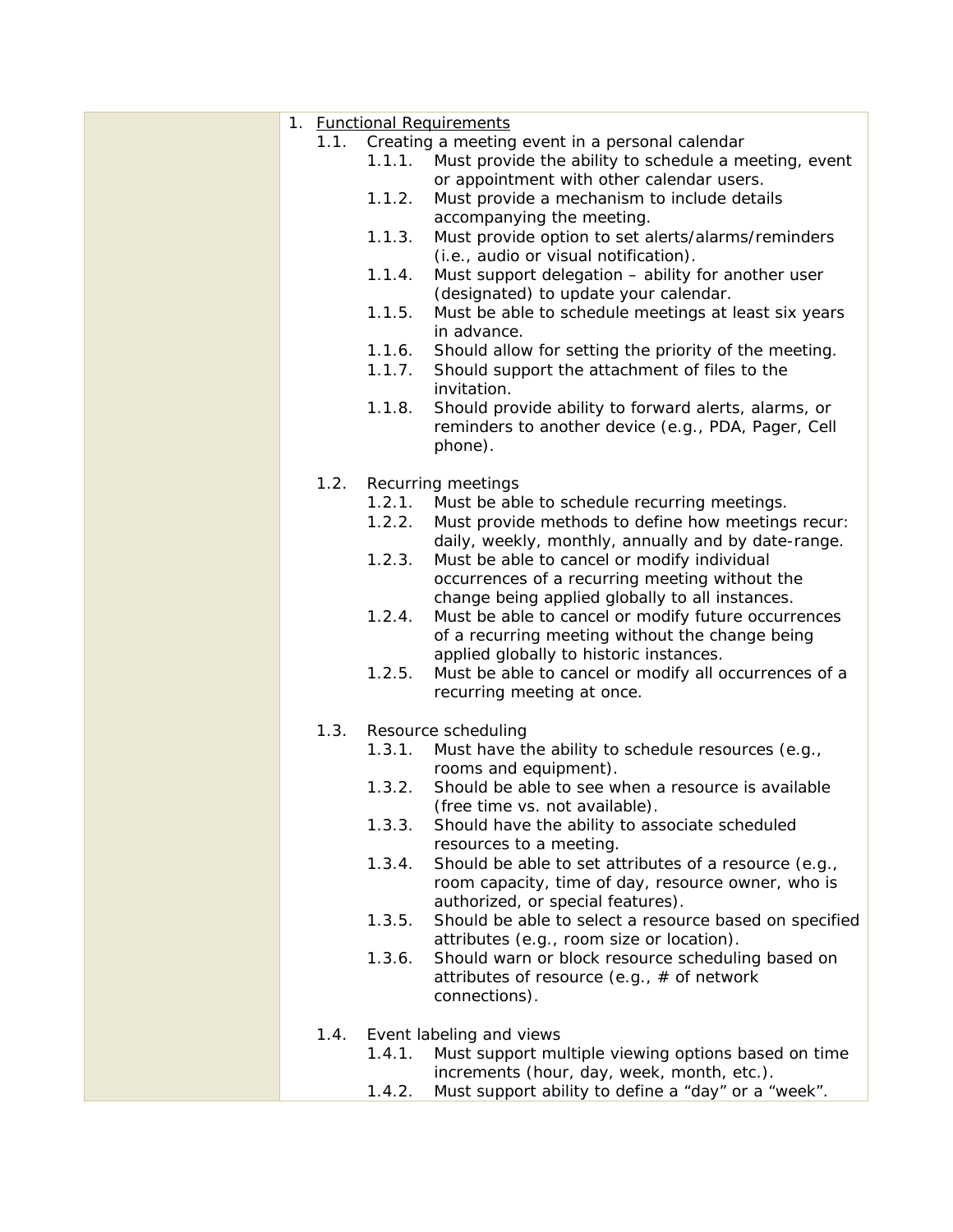|      | 1.4.3.              | Must support the ability to print calendar in multiple<br>viewing options based on time increments (hour, day,                                              |
|------|---------------------|-------------------------------------------------------------------------------------------------------------------------------------------------------------|
|      | 1.4.4.              | week, month, etc.).<br>Should allow user to label events (user defined<br>labels) to support filtered or categorized views.                                 |
|      | 1.4.5.              | Should have the ability to display Julian Date<br>information on calendar.                                                                                  |
| 1.5. |                     | Invitations - Inviting others                                                                                                                               |
|      | 1.5.1.              | Must support delivery of invitations via e-mail.                                                                                                            |
|      | 1.5.2.              | Must provide delivery failure notification of an<br>invitation.                                                                                             |
|      | 1.5.3.              | Must support the sending of invitations via proxy.                                                                                                          |
|      | 1.5.4.              | Must support the ability for the meeting organizer to<br>invite additional users beyond the original invitation<br>list without re-sending to entire group. |
|      | 1.5.5.              | Must account for time-zone adjustments when<br>inviting others.                                                                                             |
|      | 1.5.6.              | Should support distinction of required vs. optional<br>attendance.                                                                                          |
|      | 1.5.7.              | Should be able to communicate meeting priority in<br>the invitation.                                                                                        |
|      | 1.5.8.              | Should allow invitees to counter-propose an alternate<br>meeting date/time/location.                                                                        |
|      | 1.5.9.              | Should allow invitees to specify or update an<br>alternate meeting label.                                                                                   |
| 1.6. |                     | Check Availability                                                                                                                                          |
|      | 1.6.1.              | Should have the ability to check busy/free times in<br>another's calendar.                                                                                  |
|      | 1.6.2.              | Should be able to view any conflict details (i.e., which<br>days/times conflict) for the meeting organizer or the<br>invitees.                              |
|      | 1.6.3.              | Should have visibility, when not expressly prohibited<br>by the calendar owner, into another user's calendar.                                               |
|      | 1.6.4.              | Should integrate with a distribution list for viewing<br>and scheduling.                                                                                    |
|      | 1.6.5.              | Should be able to browse for best fit over a specified<br>range of days.                                                                                    |
| 1.7. | <b>Track Status</b> |                                                                                                                                                             |
|      | 1.7.1.              | Must allow invitees to be able to respond with accept,<br>decline, or tentative.                                                                            |
|      | 1.7.2.              | Must allow meeting organizer to receive responses<br>from invitees: accept, decline, tentative.                                                             |
|      | 1.7.3.              | Must allow invitees to change response later.                                                                                                               |
|      | 1.7.4.              | Must have the ability to decline a single occurrence of<br>a recurring meeting.                                                                             |
|      | 1.7.5.              | Must support proxy assignment allowing another user<br>to accept an invitation on your behalf.                                                              |
|      | 1.7.6.              | Must be able to delegate the invitation to another<br>user.                                                                                                 |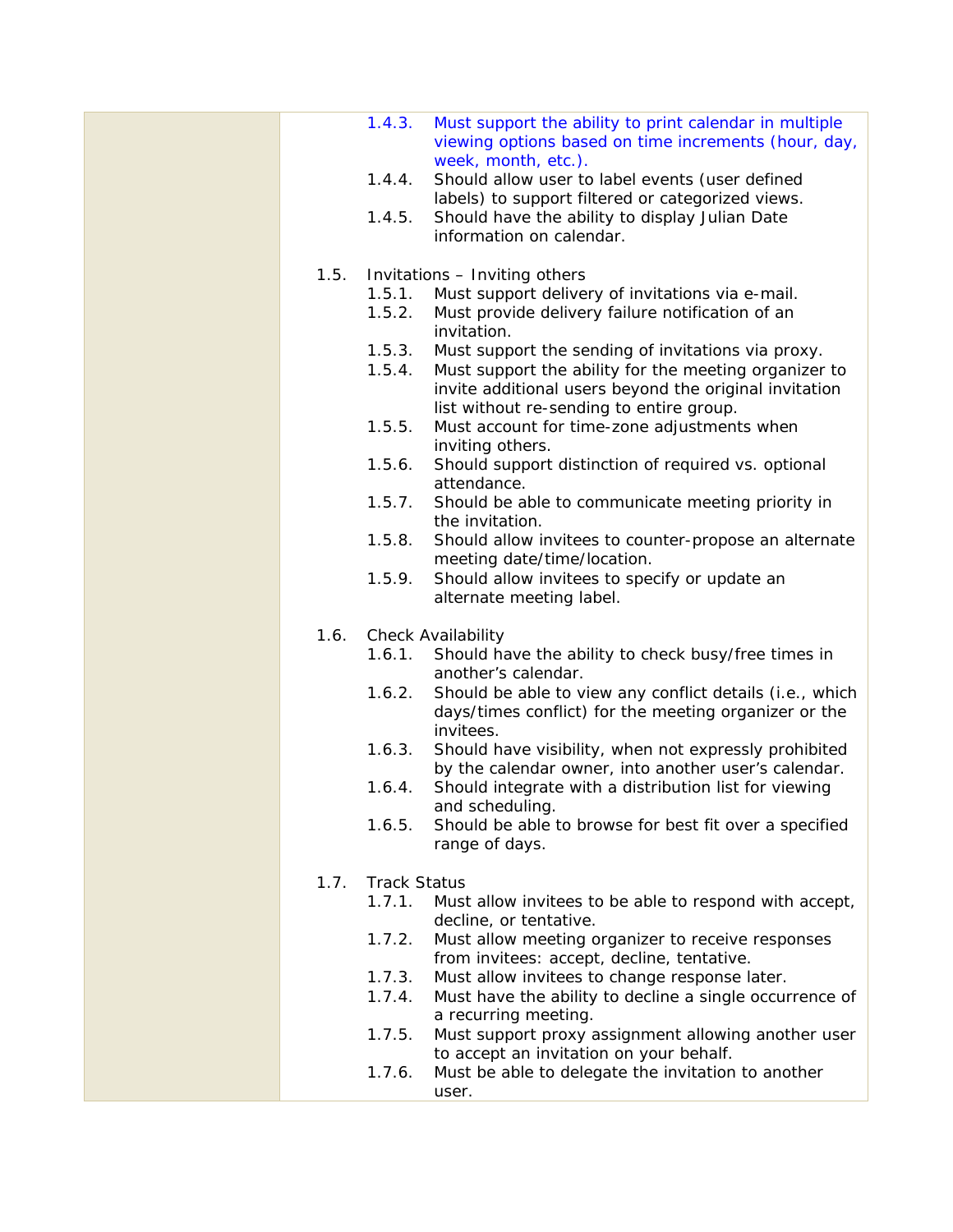|      | 1.7.7. | Should send notification to meeting organizer when<br>an invitation has been delegated to another user.      |
|------|--------|--------------------------------------------------------------------------------------------------------------|
|      | 1.7.8. | Should be able to set the mode of notification when<br>an invitee has accepted (e.g., e-mail notification of |
|      |        | acceptance or an updated calendar entry).                                                                    |
|      | 1.7.9. | Should support the ability to decline with options                                                           |
|      |        | (e.g., decline invitation but include on future                                                              |
|      |        | correspondence).<br>1.7.10. Should support the ability to send subsequent                                    |
|      |        | meeting information via e-mail.                                                                              |
|      |        | 1.7.11. Should be able to view current status of all invitees.                                               |
|      |        | 1.7.12. Should allow invitees to send comments with                                                          |
|      |        | response.                                                                                                    |
| 1.8. |        | Searching and Browsing Events                                                                                |
|      | 1.8.1. | Must support the ability to search events by date or                                                         |
|      |        | date range.                                                                                                  |
|      | 1.8.2. | Should support the ability to perform full-text search<br>of calendar events.                                |
|      | 1.8.3. | Should support the ability to categorize events.                                                             |
|      |        |                                                                                                              |
| 1.9. |        | To-Do/Task Lists                                                                                             |
|      | 1.9.1. | Should support a to-do list component as part of the                                                         |
|      | 1.9.2. | calendar system.<br>Should support the ability to print a to-do list.                                        |
|      | 1.9.3. | Should support the assignment of user-defined                                                                |
|      |        | "categories" and permit the user to filter to-dos by                                                         |
|      |        | category.                                                                                                    |
|      | 1.9.4. | Should support a "percent complete" property or<br>other means of signifying completion status beyond a      |
|      |        | "yes/no" or "completed/not-completed" property.                                                              |
|      | 1.9.5. | Should support the ability to assign tasks/to-dos to                                                         |
|      | 1.9.6. | other calendar users.<br>Should support the ability to reassign tasks/to-dos to                              |
|      |        | other calendar users.                                                                                        |
|      | 1.9.7. | Should support file attachments to to-dos/tasks.                                                             |
|      | 1.9.8. | Should support a "Priority" property for to-dos/tasks.                                                       |
|      | 1.9.9. | Should support the display of to-do items on the<br>appropriate date in the user's calendar.                 |
|      |        | 1.9.10. Should support alarms for to-do reminders and                                                        |
|      |        | provide past due notification.                                                                               |
|      |        | 1.10. Other functional requirements                                                                          |
|      |        | 1.10.1. Should provide calendar synchronization services to                                                  |
|      |        | handheld devices including PDAs.                                                                             |
|      |        | 1.10.2. Should allow users to access calendar, schedule and                                                  |
|      |        | to-do list information via a web front-end.                                                                  |
|      |        | 1.10.3. Should support the ability to document diary, journal<br>and work record information.                |
|      |        | 1.10.4. Should have the ability to archive calendar                                                          |
|      |        | information.                                                                                                 |
|      |        | 1.10.5. Should provide calendar replication for off-line use.                                                |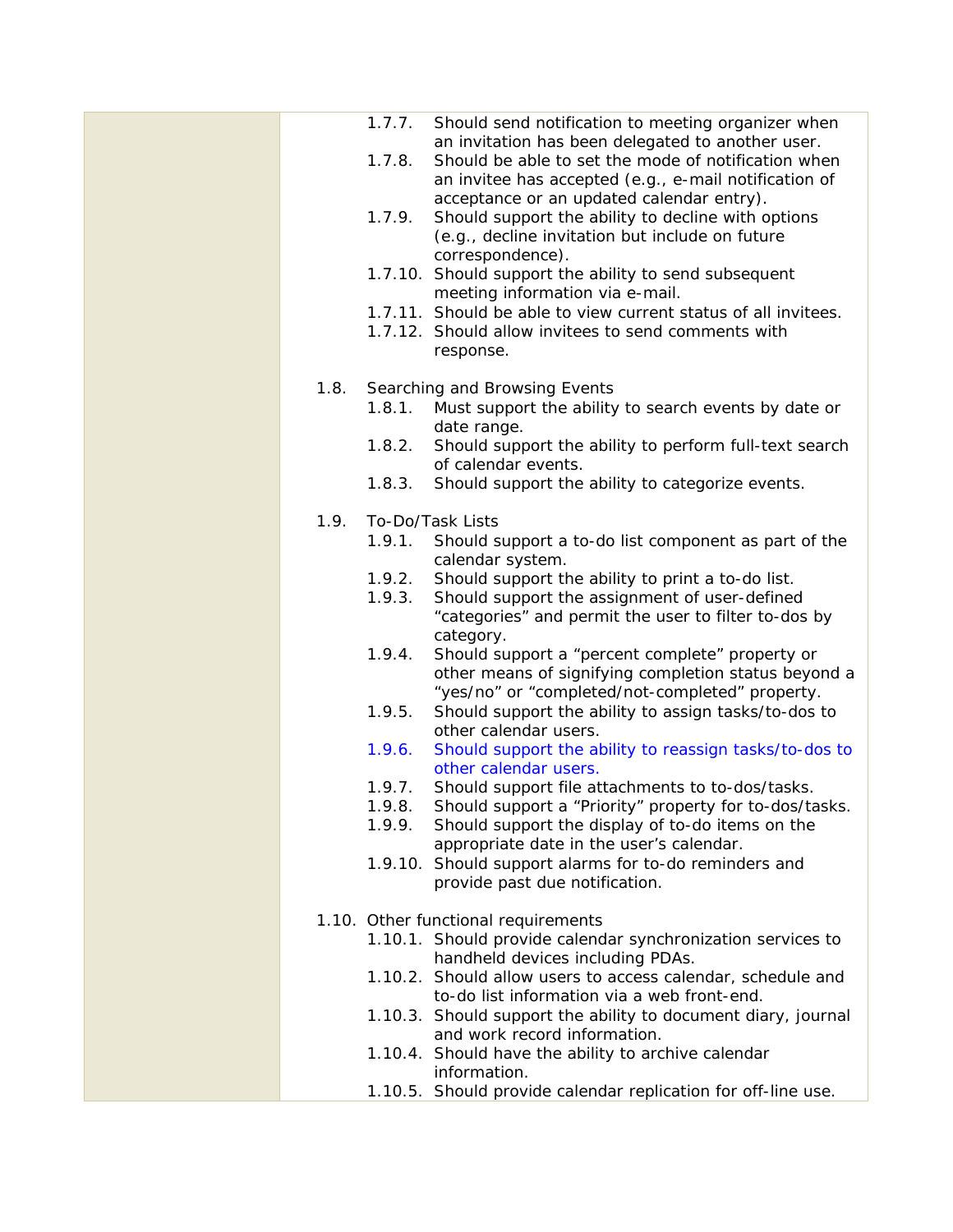|  | 2.1. | 2. Technical requirements<br>Interoperability |                                                                                                            |  |
|--|------|-----------------------------------------------|------------------------------------------------------------------------------------------------------------|--|
|  |      | 2.1.1.                                        | Must support the SMTP protocol for meeting related                                                         |  |
|  |      |                                               | messages.                                                                                                  |  |
|  |      | 2.1.2.                                        | Must support calendar server to client connection via                                                      |  |
|  |      |                                               | TCP/IP.                                                                                                    |  |
|  |      | 2.1.3.<br>2.1.4.                              | Must be able to export data sets from calendar store.<br>Must support open standards affecting calendaring |  |
|  |      |                                               | and scheduling as defined by the Internet Engineering                                                      |  |
|  |      |                                               | Task Force (IETF) including:                                                                               |  |
|  |      |                                               | o iCAL (RFC 2446) - Internet Calendaring and                                                               |  |
|  |      |                                               | Scheduling Core Object Specification                                                                       |  |
|  |      |                                               | o iTIP (RFC 2447)- iCalendar Transport-Independent<br>Interoperability Protocol                            |  |
|  |      |                                               | o iMIP (RFC 2448)- iCalendar Message-based                                                                 |  |
|  |      |                                               | Interoperability Protocol                                                                                  |  |
|  |      |                                               | o iRIP (Draft v3) - iCalendar Real-time                                                                    |  |
|  |      | 2.1.5.                                        | Interoperability Protocol.<br>Should support XML import/export of calendar store                           |  |
|  |      |                                               | data.                                                                                                      |  |
|  |      | 2.1.6.                                        | Should provide an Application Programming Interface                                                        |  |
|  |      |                                               | (API) which minimally provides the ability to modify                                                       |  |
|  |      |                                               | users of the calendar system (add, change,                                                                 |  |
|  |      |                                               | inactivate, delete) and the ability to add/modify<br>calendar objects (events, meetings, etc.).            |  |
|  |      |                                               |                                                                                                            |  |
|  | 2.2. | Administration                                |                                                                                                            |  |
|  |      | 2.2.1.                                        | Must provide mechanisms for adding, changing,                                                              |  |
|  |      | 2.2.2.                                        | inactivating and deleting users.<br>Should support single user ID for e-mail and                           |  |
|  |      |                                               | calendaring.                                                                                               |  |
|  |      | 2.2.3.                                        | Should be able to provide disk space utilization                                                           |  |
|  |      |                                               | reports for calendar storage.                                                                              |  |
|  | 2.3. |                                               | Security and Privacy                                                                                       |  |
|  |      | 2.3.1.                                        | Must not use clear text passwords in logon                                                                 |  |
|  |      |                                               | sequences.                                                                                                 |  |
|  |      | 2.3.2.                                        | Must support SSL connections for web clients.                                                              |  |
|  |      | 2.3.3.                                        | Should support encryption between calendar client<br>and server.                                           |  |
|  |      | 2.3.4.                                        | Should support the use of LDAP for sign-on.                                                                |  |
|  |      |                                               |                                                                                                            |  |
|  | 2.4. |                                               | <b>Other Technical Requirements</b>                                                                        |  |
|  |      | 2.4.1.                                        | Must not require the use of cookies for web-client<br>access.                                              |  |
|  |      | 2.4.2.                                        | Must support LDAP to communicate with an external                                                          |  |
|  |      |                                               | directory.                                                                                                 |  |
|  |      | 2.4.3.                                        | Should conform to minimum iCalendar standards for                                                          |  |
|  |      |                                               | to-do/task lists: title (or description), due date, and<br>completed status (yes/no).                      |  |
|  |      |                                               |                                                                                                            |  |